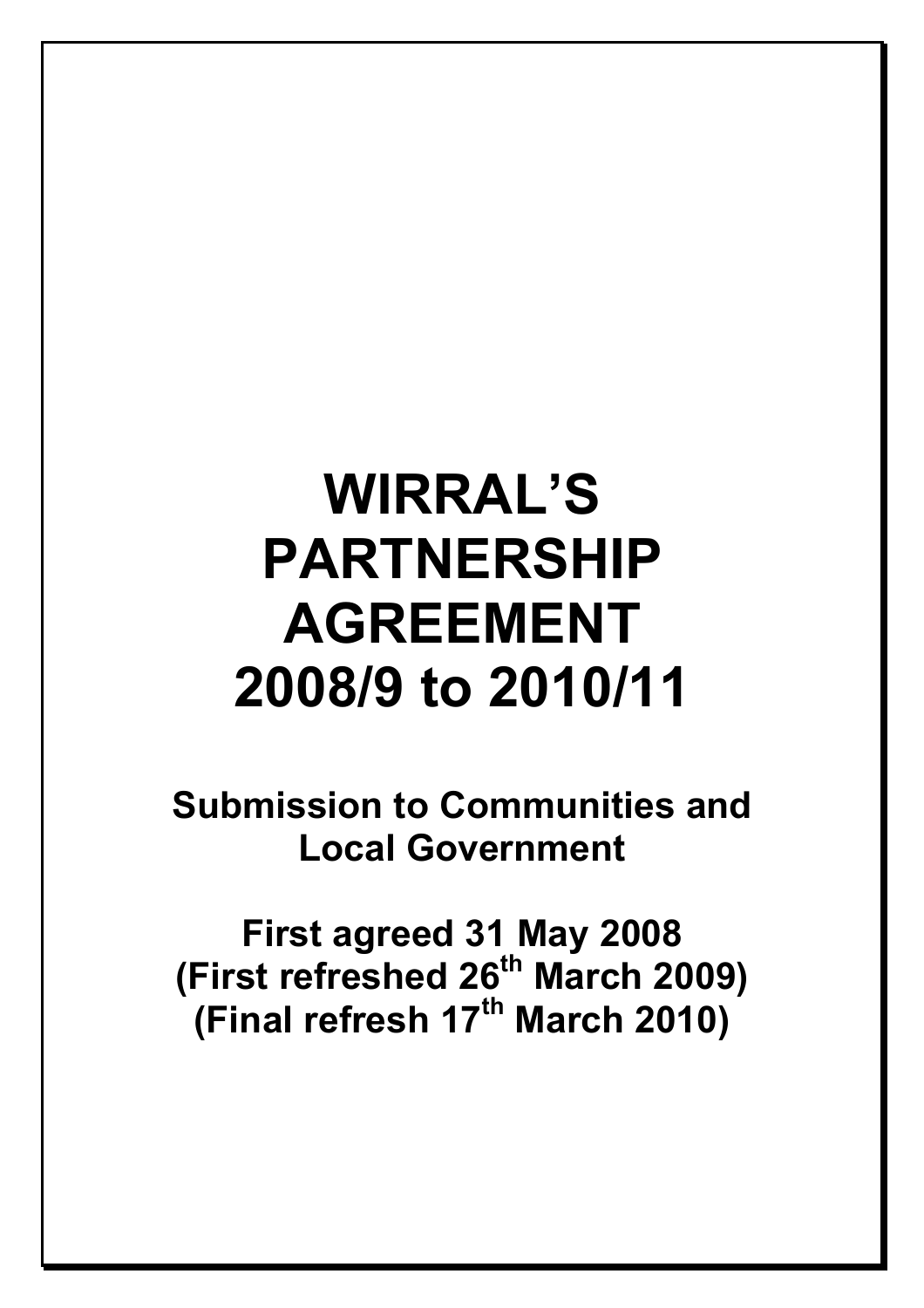This document outlines the context and detail of Wirral's  $2<sup>nd</sup>$  local area agreement, in line with the Local Government and Public Involvement in Health Act 2007.

## Contents:

| How we selected our priorities for improvement: 5 |  |
|---------------------------------------------------|--|
|                                                   |  |
|                                                   |  |
|                                                   |  |
| WIRRAL LAA 2008 - 2011: Improvement Targets 9     |  |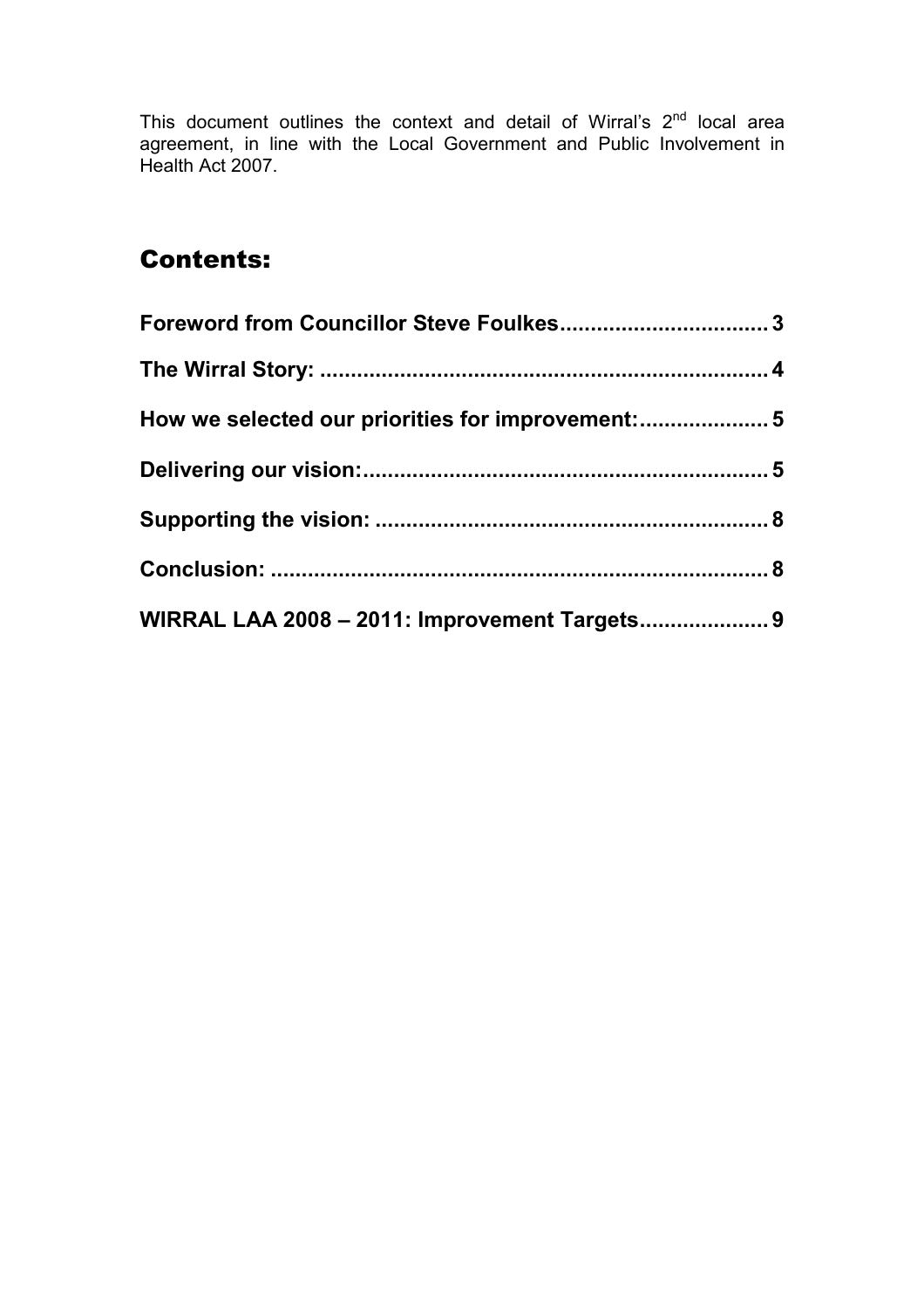## Foreword from Councillor Steve Foulkes

#### Chair of Wirral's local area agreement programme board

We have developed our local area agreement at the same time as developing and consulting on Wirral's sustainable community strategy. Wirral's local area agreement is intended to provide a clear sense of what Wirral is like as a place to live, work and visit. The document also captures our future ambition for the borough through a vision that is shared by Wirral's strategic partnership and forms the basis of our new local area agreement.

Wirral is fortunate to have good partnership working with a strong cross section of statutory and voluntary and community sector agencies. This partnership working has been significantly strengthened through the development and agreement of our vision for Wirral and priorities for improvement. We now have a common understanding of the big challenges in Wirral, and partners from all agencies have contributed significantly to the development of our local area agreement.

Wirral developed this local area agreement prior to the economic slowdown. The improvement targets within this document were already challenging and ambitious at the time of the original submission, however in recent months the impact of the economic downturn has started to emerge and we have entered into a recession making the achievement of many of the local area agreement improvement targets far more challenging. We will keep focussed on achieving these targets and we are introducing a wide range of measures to minimise the impact of the economic downturn in Wirral's communities. Wirral remains committed as a partnership to tackling these challenges.

As a partnership, the challenge now is to deliver these improvement targets and I look forward to the partnership making a real difference to Wirral and its communities.

Steve Failles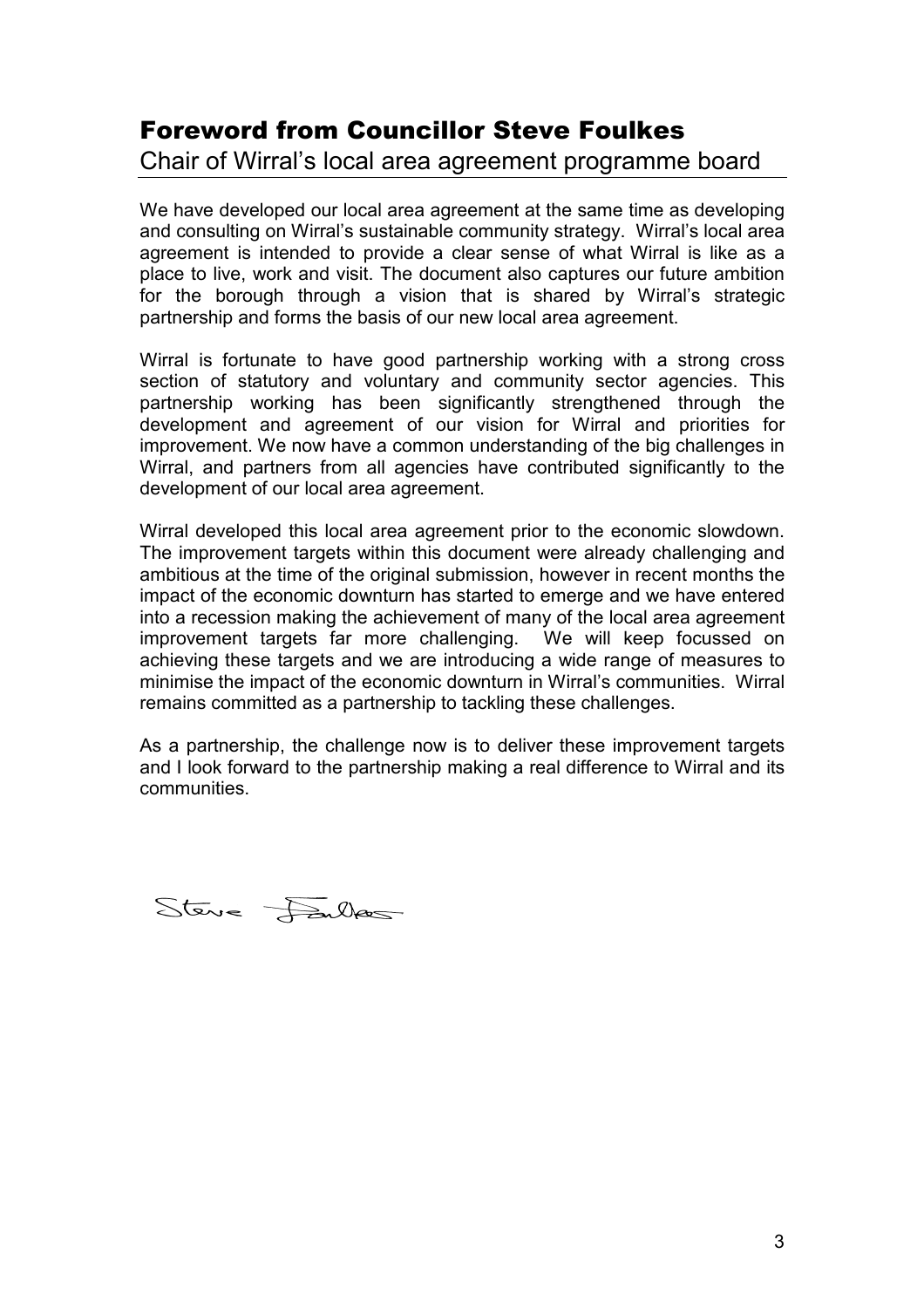### The Wirral Story:

Wirral is a borough of enormous opportunity but it also a place of sharp contrasts, with the overall picture masking stark inequalities for local people. The borough has some of the most affluent wards in the country and some that rate amongst the most deprived. Many of Wirral's citizens enjoy an excellent quality of life, with good quality housing, schools, employment opportunities and living environment. However, in Wirral's more deprived areas, which are mostly located on the east side of the borough, the lives of our citizens can be very different. These areas are characterised by pockets of high unemployment, low skills levels, poorer quality housing, unacceptable levels of anti-social behaviour and high levels of ill health.

Wirral's Local Strategic Partnership is committed to maximising Wirral's potential as a place where people want to live, work and invest. The partnership is also committed to tackling inequality. We have made progress since our first partnership strategy – Getter Better Together – was launched, but we want and need to do much more. The partnership is further committed to ensuring the approaches developed for solving Wirral's problems take into account the needs of all sectors of the broader community, promote fairness, accessibility and inclusion, and result in lasting improvements.

Our long term, partnership vision is:

#### A more prosperous and equal Wirral, enabling all communities and people to thrive and achieve their full potential

We know that in order to achieve this long-term vision, Wirral must play a more significant role in the city region economy, boost its overall economic vitality and tackle the significant inequalities that exist within health, housing, education, environment and crime. We must also plan ahead to ensure that the borough's infrastructure and services can meet future challenges such as an increasingly ageing population and maximise any opportunities they may bring.

We also need to build on our assets: a beautiful coastline, excellent housing in parts of the borough, an abundance of high quality green spaces, a well educated and skilled workforce, and a great track record in inward investment, overall educational attainment, leisure and cultural opportunities and low levels of crime and disorder.

Our vision for a more prosperous and more equal Wirral is underpinned by six delivery themes:

- Strong local economy
- Safer communities
- Health and wellbeing
- Living and working environment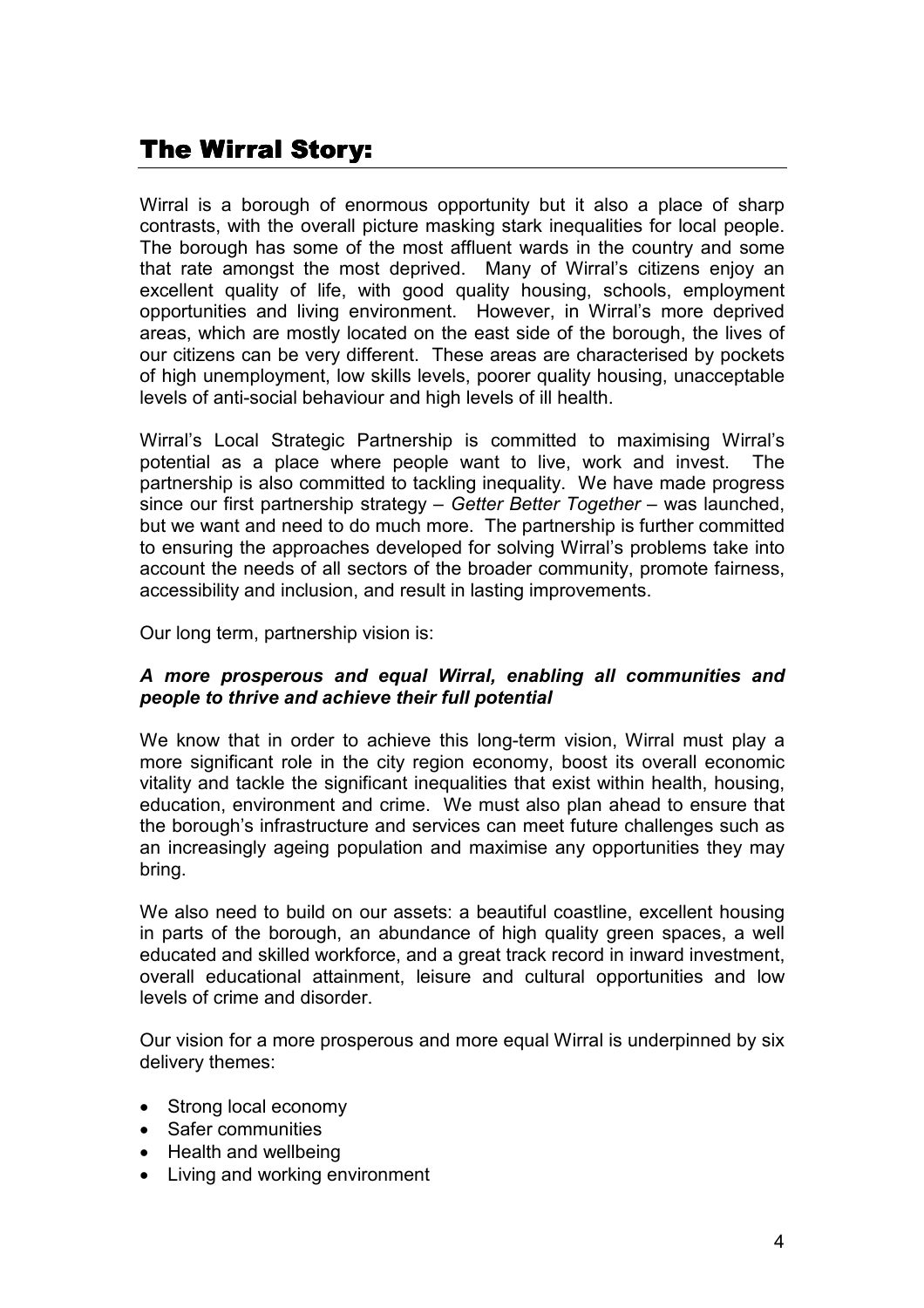- Life chances for children and young people
- Sustainable, appropriate housing

#### How we selected our priorities for improvement:

In order to achieve the vision outlined above, the LAA focuses on the main priorities for improvement facing the borough. These are the big challenges that need to be tackled.

The priorities for improvement were developed through a robust process, using a needs analysis to identify broad improvement areas. Each of the block / thematic partnerships developed a long list of potential improvement areas. These were reviewed through the LAA development group. The local area agreement programme board then received a business case for each area. The partnership performance team analysed these cases and rated them with a traffic light system against the four key principles for inclusion. These principles, agreed by the board are:

- Is it a problem for Wirral or a part of Wirral?
- Is it in need of improvement?
- Does it need partnership working to achieve it?
- Does the evidence base exist to prove the above?

These business cases were challenged in a series of 'dragon's den' sessions involving key partners, including representatives from Government Office for the North West, against these criteria. Once these sessions were complete, block leads were tasked with identifying the best indicators to measure progress against the improvement areas and negotiating the improvement targets. The board received regular updates on progress and presentations on additional target areas suggested by GONW.

### Delivering our vision:

A strong local economy is fundamental to our vision for a more prosperous Wirral. We want Wirral to be a thriving, prosperous, metropolitan area contributing to growth at the heart of the Liverpool City Region. We want to expand the number and type of jobs, to increase opportunities for income growth and wealth creation for local people and reduce the numbers of people commuting outside of the borough for work. The economic downturn makes these aspirations far more challenging to achieve, however we remain committed to focussing growth and investment on the east of the borough, where social, economic and environmental problems such as long-term worklessness are most acute, and where the opportunities created will be most accessible to the greatest number of people. We also want to retain the spending of Wirral residents within the borough to ensure that increased prosperity has a positive impact on the borough's living and working environment – our high quality cultural offer will be integral to this, including the authority's tourism and coastal strategies. We are also committed to playing a full part in the emerging multi area agreement around the economy.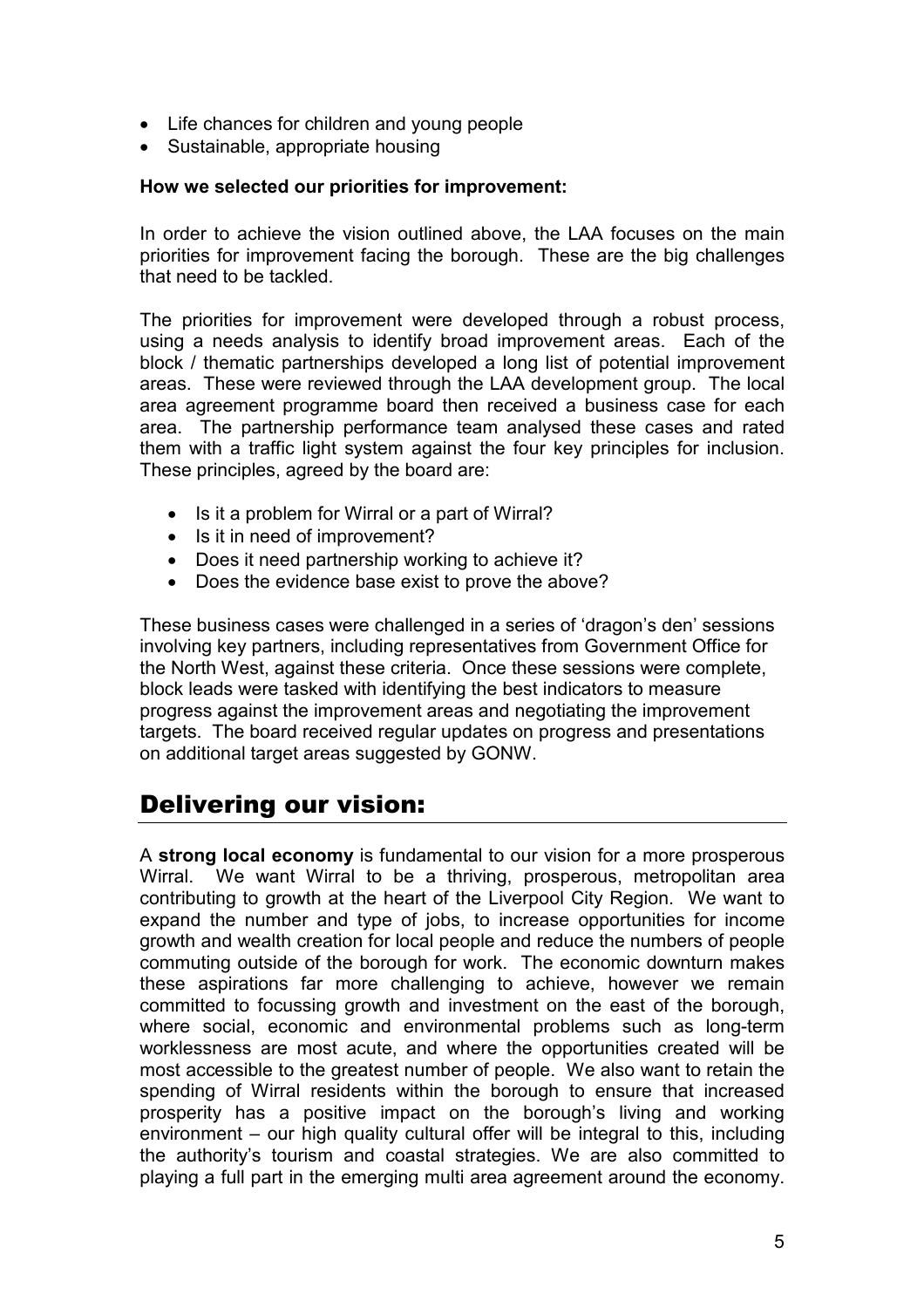The improvement targets will help to deliver the local authority's enterprise and full employment plans. These plans focus on a number of areas and groups, such as lone parents, over 50s, people from minority ethnic communities and areas with rates of worklessness over 25%.

Improvement areas: worklessness, skills for employment, business start-ups

Connections to other targets: NEET, employment land and premises, CO2 emissions, congestion

Wirral has made significant progress in creating safer communities, with crime and the fear of crime continuing to fall across the borough. Wirral has the lowest rate of recorded crime in Merseyside and levels of burglary, violent crime, robberies and vehicle crime are amongst the lowest in the country. We want to keep improving because we know that crime is still a high priority for local people. We also want to make sure that people and businesses in the more deprived areas of Wirral do not continue to experience disproportionately high levels of crime and disorder. Tackling anti-social behaviour is a high priority for partners, and we will continue to work together to address related issues such as alcohol and improved services for the borough's young people. Another area of focus will be reducing the number of first time entrants into the youth justice system by continuing to reduce overall levels of crime.

Improvement areas: violent crime, assault, antisocial behaviour, drug-related offending, adult and child traffic accidents

Connections to other targets: first time entrants to the youth justice system, alcohol harm admissions, positive activities for young people

Wirral has a rich history of partnership working to deliver improvements in the borough's health and well-being. We want to continue to build on this foundation to tackle the serious issues of continuing health inequalities and an ageing population. In Wirral, those in our most affluent areas live on average over 10 years longer than those in the most deprived areas. We want to focus on activities which address those things which have an impact on life expectancy, including alcohol-related disorders, smoking and cardio vascular disease. We also want to offer improved support for people to make better lifestyle choices. We will work hard to address the challenges of developing services in line with Wirral's ageing population and the expectations of people who rightly want to remain independent for as long as possible and to have choice in how they access services. This will have significant implications for the way social care is delivered in the borough.

Improvement areas: life expectancy, independence / people helped to live at home, dementia, mental health, falls, alcohol harm admissions, smoking cessation, carers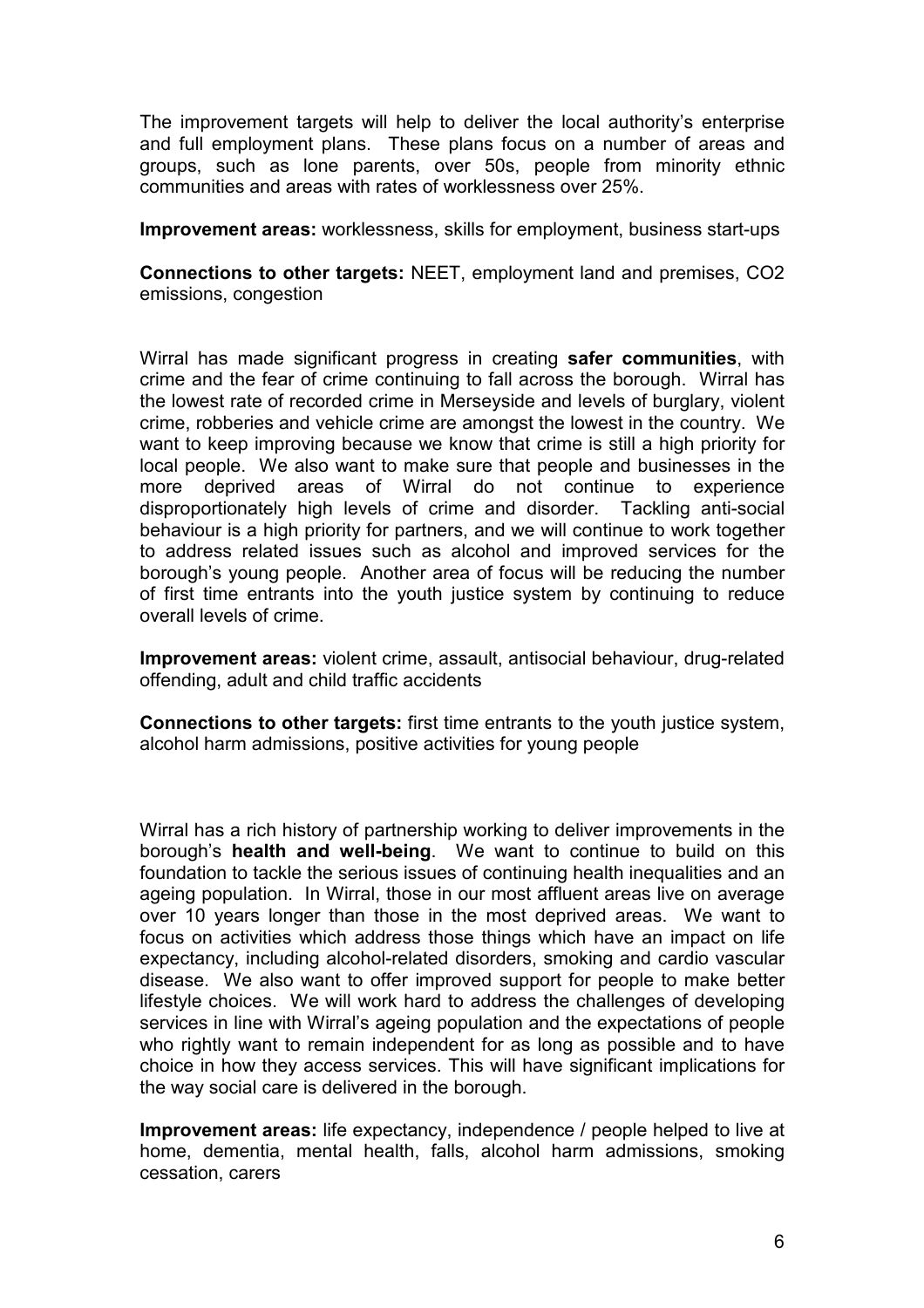Connections to other targets: child and adult traffic accidents, teenage conceptions, childhood obesity

Wirral's living and working environment is hugely important to increasing investment and prosperity, as well as having a real impact on local people's quality of life. Wirral has a culture and heritage to be proud of and it is important to our sense of identity that we retain and promote these aspects of life that impact on our living environment. We have made improvements to our environment but we are committed to doing more. Waste and recycling, street cleanliness, highway maintenance, the quality of our parks and open spaces and safety on our roads are all issues that rightly matter to local people and we recognise that all partners in Wirral can contribute to making improvements in these areas. We want a cleaner, greener Wirral for all, and we will therefore work to tackle the disparities in cleanliness standards affecting some of our more deprived areas. Another key area of focus will be on reducing the CO2 emissions per capita across the borough, and partnership working around the CRed system will be a valuable tool in achieving this target.

Improvement areas: employment land and premises, environmental cleanliness, recycling and waste minimisation, CO2 emissions,

Connections to other targets: worklessness, business start-ups, antisocial behaviour, violent crime, congestion

Life chances for children and young people in Wirral are overall very good. Most of our children and young people will fulfil the aspirations that they, we and their parents and carers have for them. They will be healthy, safe and well educated, have easy access to recreation, sport and leisure, be able to make a positive contribution to society and be well prepared for their working lives. However, while Wirral on the whole is a positive place for children and young people to grow up, some children and young people do not fulfil their potential. The high levels of poverty and deprivation in some parts of the borough undoubtedly have an impact upon children's lives and their development. Partners in Wirral want to reduce outcome gaps between children from poorer backgrounds and the population as a whole to that ensure that all of our young people have the best possible start in life.

Improvement areas: child social care referrals, NEET, DCSF statutory indicators, first time entrants to the youth justice system, childhood obesity, teenage conceptions / sexual health, looked after children

Connections to other areas: worklessness, life expectancy, antisocial behaviour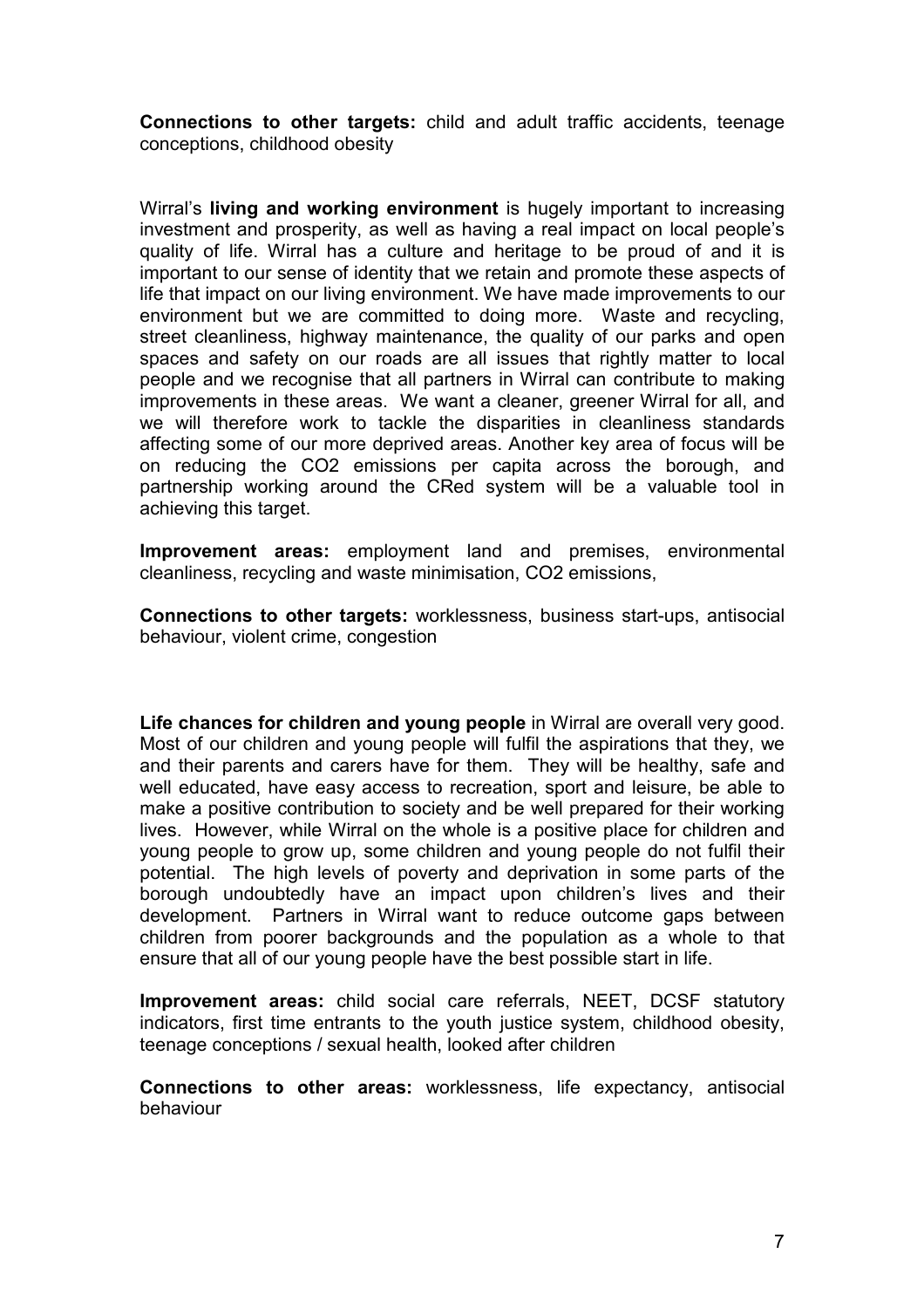Delivering sustainable, appropriate housing is a challenge for all stakeholders in Wirral. We want the main priority for homes to be the creation of sustainable communities at the heart of the urban area, promoting housing market renewal and providing a greater mix in the size, type, tenure, quality and affordability of housing available, supported by a high quality environment and modern services including health and education. We also want everyone to live in a decent home. Decent housing is essential so that everyone experiences social cohesion, health, well-being and independence. Vulnerable households, which are defined as having family members on means tested or disability related benefit, are statistically more likely to live in a non-decent home compared to other households.

Improvement areas: Homelessness, affordable housing, decent homes for vulnerable people, net new homes built

Connections to other targets: congestion, CO2 emissions, all age, all cause mortality rates, worklessness, educational attainment

## Supporting the vision:

The six themes above demonstrate how we will achieve our vision of a more prosperous and equal Wirral. To make these ambitions a reality, we need to ensure that all the supporting mechanisms are in place and effective. This includes: voluntary and community sector support, sustainability and equality appraisals, performance management and cross-cutting themes. The LSP Executive Board is supported by several enabling and decision-making groups working on these themes.

The community and voluntary sector plays a key role the in development, management and delivery of the local area agreement. As well as being represented at all levels of the partnership, the sector's infrastructure is in a phase of development , including implementation of the compact agreement and the coalescence of the individual councils for voluntary service into a new organisation: Voluntary and Community Action for Wirral (VCAW). VCAW and the Network will provide the first point of engagement with the voluntary and community sector, ensuring the voices of local people and community groups can be included in the partnership.

## Conclusion:

As we enter the final year of this local area agreement we will continue to tackle the key challenges facing Wirral through the delivery of our partnership agreement. This 3 year action plan was negotiated with central government to deliver improvements on Wirral's shared priorities. Wirral's LSP identified, through a robust prioritisation process, the right improvement targets for 2008- 11.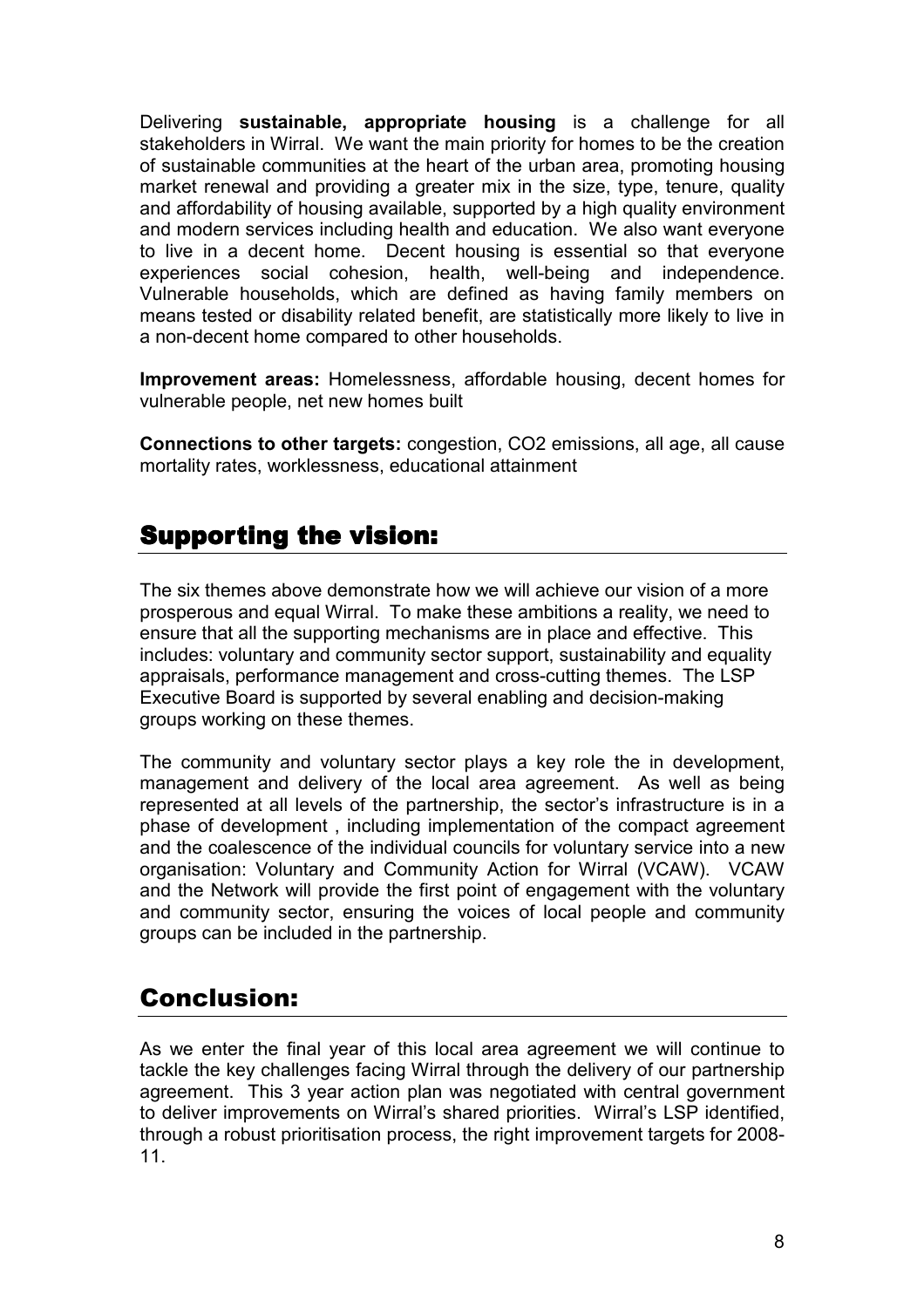#### WIRRAL LAA 2008 – 2011 (Refresh): Improvement Targets

| <b>NI</b> | <b>National Indicators</b>                         | <b>Baseline</b>                                                                                                                                                            |                          | <b>LAA Improvement Target</b>                                                             |                                                                                              |                                                                                                      |
|-----------|----------------------------------------------------|----------------------------------------------------------------------------------------------------------------------------------------------------------------------------|--------------------------|-------------------------------------------------------------------------------------------|----------------------------------------------------------------------------------------------|------------------------------------------------------------------------------------------------------|
|           | (Designated targets)                               |                                                                                                                                                                            | 2008/09                  | 2009/10                                                                                   | 2010/11                                                                                      |                                                                                                      |
| 15        | Serious violent crime rate <sup>9</sup>            | Recorded Assault with<br>Less Serious Injury<br>rate per 1,000<br>population in 2008/09<br>(based on mid-2007<br>population estimates)<br><b>Baseline count 212</b>        | Introduced in<br>2009/10 | $-3.5%$<br>(Target Count<br>204)                                                          | $-3.5\%$ <sup>7</sup><br>(Target Count<br>197)                                               | <b>Wirral Council</b><br>Merseyside<br>Police<br>Youth Offending<br>Service                          |
| 20        | Assault with injury crime rate <sup>9</sup>        | <b>Recorded Assault with</b><br>Less Serious Injury<br>rate per 1,000<br>population in 2008/09<br>(based on mid-2007<br>population estimates)<br><b>Baseline count1470</b> | Introduced in<br>2009/10 | $-2%$<br>(Target Count<br>1441)                                                           | $-2\%$ <sup>8</sup><br>(Target Count<br>1411)                                                | <b>Wirral Council</b><br>Merseyside Police<br>Youth Offending<br>Service                             |
| 38        | Drug-related (Class A) offending rate <sup>5</sup> | Out-turn for Jan-Mar<br>2008 cohort.<br>Final data available<br><b>July 2009.</b><br>Agreed baseline:<br>1.09 (July 2009)                                                  | Introduced in<br>2009/10 | 1.01<br>Average 10.5%<br>below baseline<br>across 09/10 and<br>10/11 cohorts <sup>6</sup> | 0.98<br>Average 10.5%<br>below baseline<br>across 09/10<br>and 10/11<br>cohorts <sup>6</sup> | <b>Wirral Council</b><br>Merseyside Police<br>NHS Wirral, DAAT<br><b>Wirral Probation</b><br>Service |
| 39        | Alcohol-harm related hospital<br>admission rates   | 2196<br>(2006/07)                                                                                                                                                          | 2581                     | 2762                                                                                      | 2908                                                                                         | <b>NHS Wirral DAAT</b><br><b>Wirral Hospital</b><br>Trust                                            |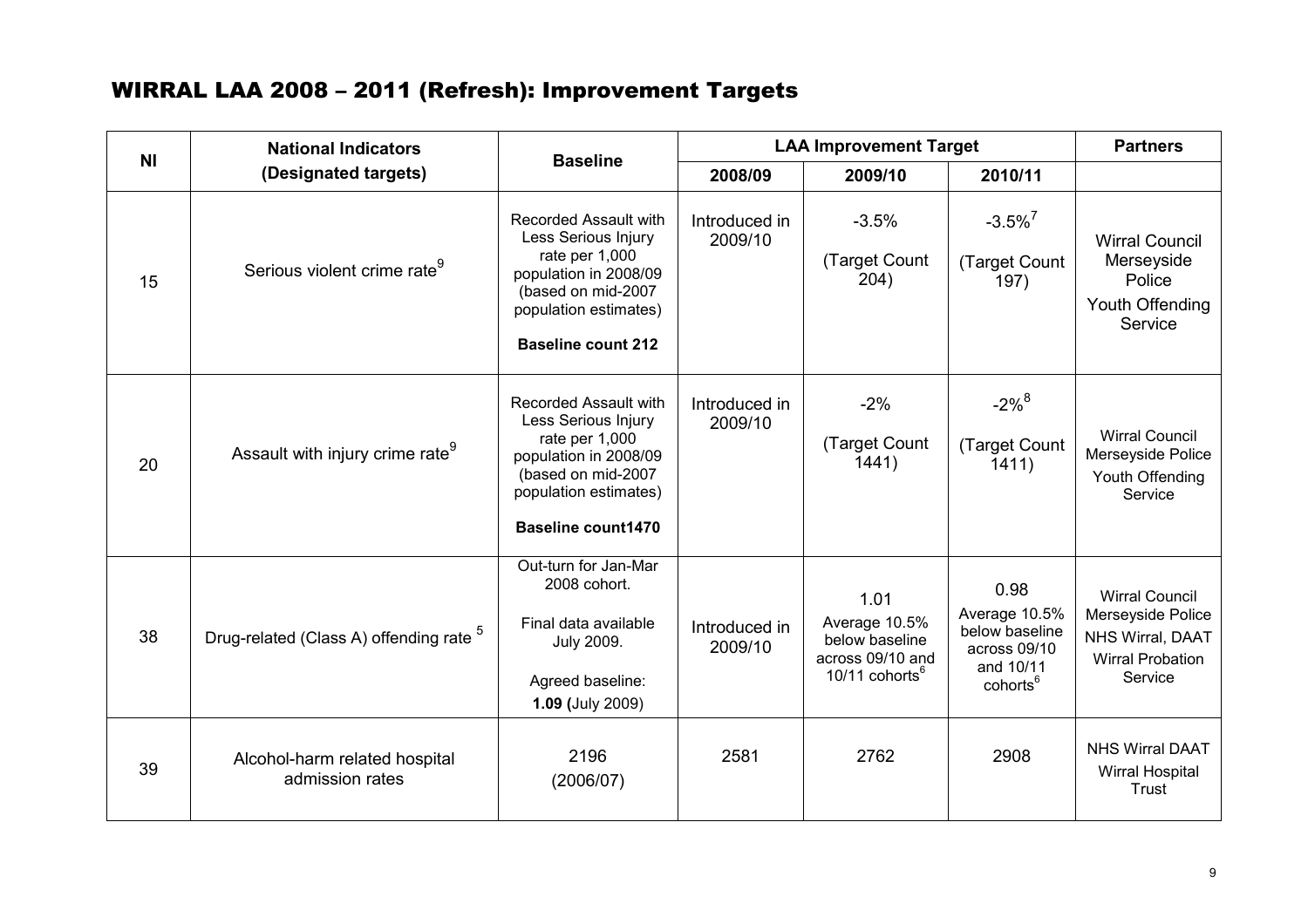| N <sub>1</sub> | <b>National Indicators</b><br><b>Baseline</b>                                                                        |                                                  |                                                     | <b>LAA Improvement Target</b> |                   |                                                                                                     |  |
|----------------|----------------------------------------------------------------------------------------------------------------------|--------------------------------------------------|-----------------------------------------------------|-------------------------------|-------------------|-----------------------------------------------------------------------------------------------------|--|
|                | (Designated targets)                                                                                                 |                                                  | 2008/09                                             | 2009/10                       | 2010/11           |                                                                                                     |  |
| 47             | People killed or seriously injured in<br>road traffic accidents                                                      | 174<br>$(2005-07)$                               | 154<br>$(11.3\%)$                                   | 138<br>$(10.4\%)$             | 123<br>$(11.1\%)$ | <b>Highways Agency</b><br><b>Wirral Council</b><br>Merseyside Police<br>Merseyside Fire &<br>Rescue |  |
| 48             | Children killed or seriously injured in<br>road traffic accident                                                     | 31<br>$(2005-07)$                                | 26<br>(16.3%)                                       | 22<br>$(15.6\%)$              | 20<br>$(6.2\%)$   | <b>Highways Agency</b><br><b>Wirral Council</b><br>Merseyside Police<br>Merseyside Fire &<br>Rescue |  |
| 55             | Obesity among primary school age<br>children in Reception Year                                                       | 9.1%<br>(2006/07)                                | 9.23%                                               | 9.37%                         | 9.5%              | NHS Wirral,<br><b>Wirral Council</b>                                                                |  |
| 68             | Referrals to children's social care<br>going on to initial assessment                                                | 40.5%<br>(2006/07)                               | 71%                                                 | 72%                           | 75%               | <b>Wirral Council</b>                                                                               |  |
| 111            | First time entrants to the Youth<br>Justice System aged 10-17                                                        | 1600<br>(rate/100,000)<br>(Baseline 527-2007/08) | Introduced in<br>2009/10                            | 1570                          | 1500              | <b>Wirral Council</b><br>Youth Justice<br><b>Board</b><br>Police                                    |  |
| 112            | Under 18 conception rate <sup>1</sup><br>(Remains in LAA BUT will not be included<br>in any future PRG calculations) | $-7%$<br>(2006)                                  | $-28%$                                              | $-39%$                        | $-50%$            | NHS Wirral,<br><b>Wirral Council</b><br><b>Wirral Hospital</b><br>Trust                             |  |
| 117            | 16 to 18 olds who are not in<br>education, employment and training<br>(NEET)                                         | 9.5%<br>2007/08                                  | $7.40\%$ <sup>2</sup><br>(current<br>reward target) | 7.10%                         | 6.90%             | Connexions<br><b>Wirral Council</b>                                                                 |  |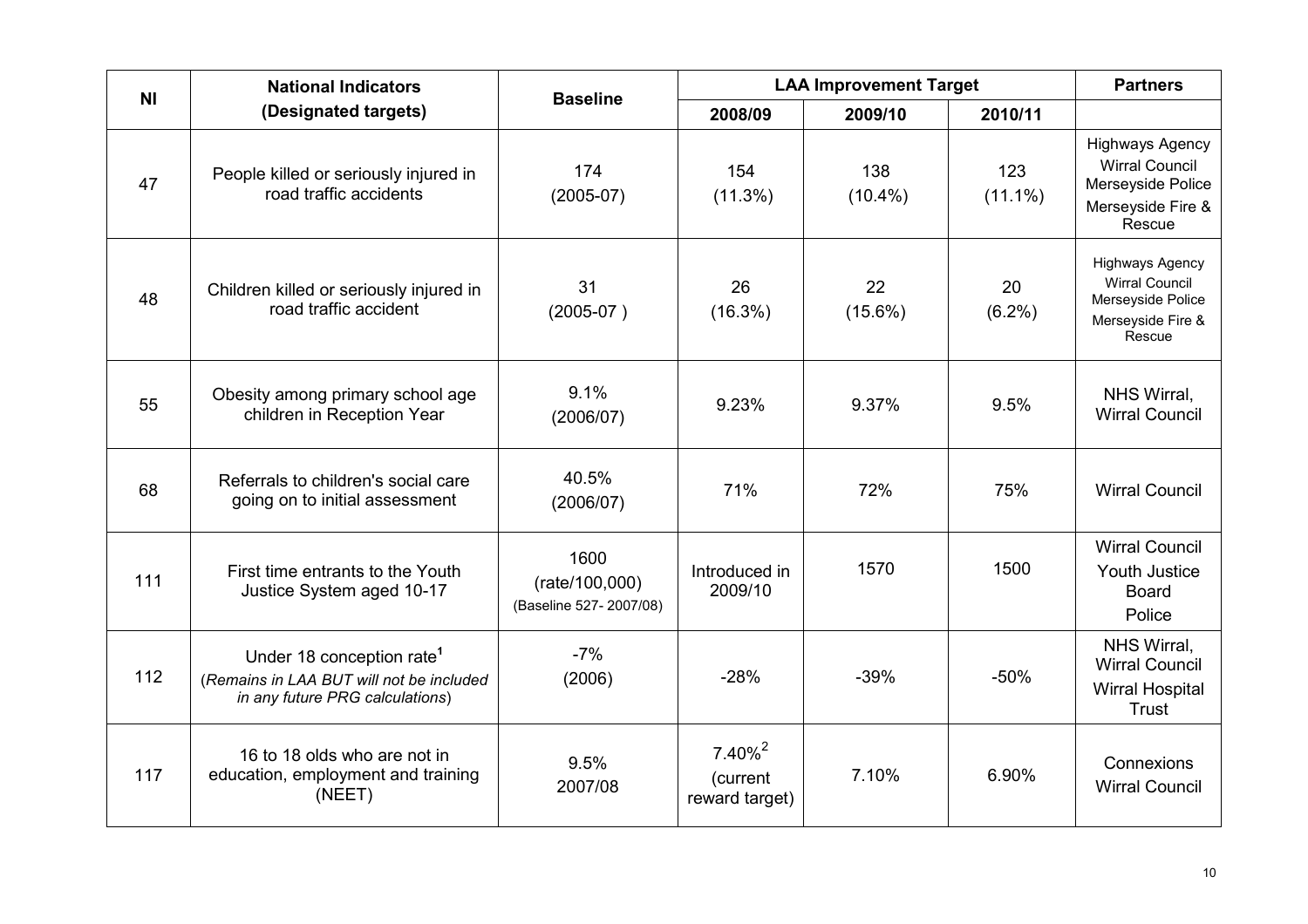| N <sub>l</sub> | <b>National Indicators</b>                                                                                              | <b>Baseline</b>                               | <b>LAA Improvement Target</b>                                                                               |         |         | <b>Partners</b>                                                                            |
|----------------|-------------------------------------------------------------------------------------------------------------------------|-----------------------------------------------|-------------------------------------------------------------------------------------------------------------|---------|---------|--------------------------------------------------------------------------------------------|
|                | (Designated targets)                                                                                                    |                                               | 2008/09                                                                                                     | 2009/10 | 2010/11 |                                                                                            |
| 120            |                                                                                                                         | 815<br>(2006) Male                            | 735                                                                                                         | 714     | 694     | NHS Wirral,<br><b>Wirral Council</b>                                                       |
|                | All-age all cause mortality rate                                                                                        | 529<br>(2006) Female                          | 513                                                                                                         | 500     | 488     | NHS Wirral,<br><b>Wirral Council</b>                                                       |
| 123            | Stopping smoking                                                                                                        | 896<br>(Baseline based on<br>average 2004-07) | 896                                                                                                         | 896     | 896     | NHS Wirral,<br>Wirral Council,<br><b>Wirral Hospital</b><br><b>Trust</b>                   |
| 130            | Social Care clients receiving Self<br><b>Directed Support (Direct Payments</b><br>and Individual Budgets)               | 4.9%                                          | Introduced<br>methodology<br>change in<br>2009/10                                                           | 15%     | 30%     | <b>Wirral Council</b>                                                                      |
| 135            | Carers receiving needs assessment<br>or review and a specific carer's<br>service, or advice and information             | 15.5%<br>(May 2008)                           | 18%                                                                                                         | 21.5%   | 25%     | <b>Wirral Council</b>                                                                      |
| 151            | Overall employment rate <sup>3</sup><br>(WNF Reward indicator)                                                          | 69.8%<br>(June 2007)                          | To maintain the gap under the North West<br>average rate of 2.6 percentage points by Quarter<br>2 June 2011 |         |         | <b>Wirral Council</b><br>Job centre plus<br><b>Private Sector</b><br>L & Skills<br>Council |
| 153            | Working age people claiming out of<br>work benefits in the worst performing<br>neighbourhoods<br>(WNF Reward indicator) | 35.8%<br>(May 07)                             | To maintain the gap above the North West<br>average rate of 3.7 percentage points by Quarter<br>2 May 2011  |         |         | <b>Wirral Council</b><br>Job centre plus<br>Learning and<br><b>Skills Council</b>          |
| 154            | Net additional homes provided                                                                                           | 330<br>$(04/05 - 06/07)$                      | 500                                                                                                         | 265     | 160     | <b>Wirral Council</b>                                                                      |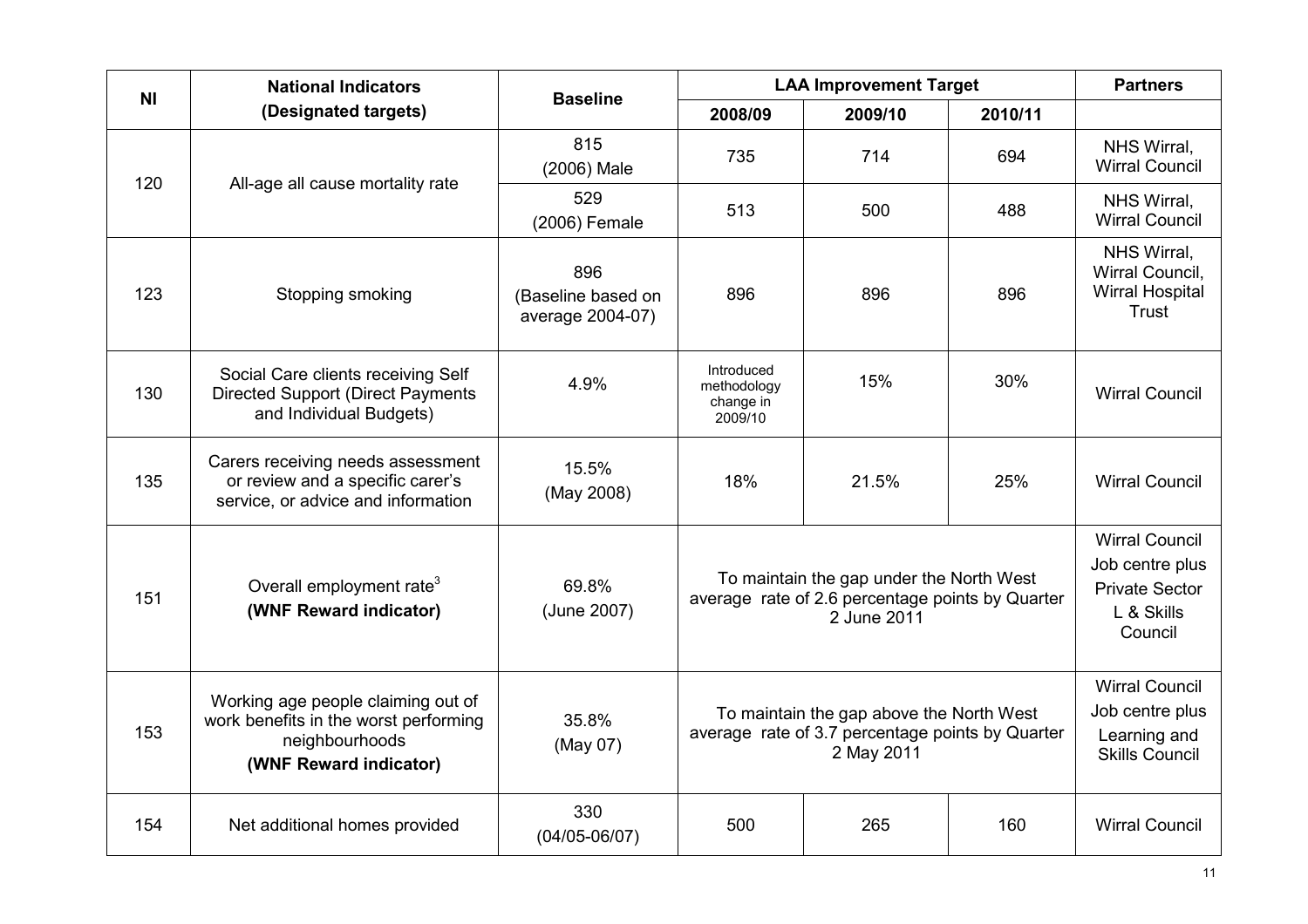| N <sub>1</sub> | <b>National Indicators</b>                                                   |                                                  | <b>LAA Improvement Target</b><br><b>Baseline</b> |                                 |                                 | <b>Partners</b>                                                                                                                    |
|----------------|------------------------------------------------------------------------------|--------------------------------------------------|--------------------------------------------------|---------------------------------|---------------------------------|------------------------------------------------------------------------------------------------------------------------------------|
|                | (Designated targets)                                                         |                                                  | 2008/09                                          | 2009/10                         | 2010/11                         |                                                                                                                                    |
| 155            | Number of affordable homes delivered<br>(gross)                              | 99<br>$(04/05 - 06/07)$                          | 149                                              | 167                             | $187^{10}$                      | Wirral Council,<br>Local RSLs,<br>Developers,<br>Housing<br>Corporation, New<br>Heartlands                                         |
| 156            | Number of households living in<br>temporary accommodation                    | 8<br>(Dec 2004)                                  | 18                                               | 12                              | 4                               | Rehousing<br>Services, RSLs<br><b>Supporting People</b>                                                                            |
| 167            | Congestion - average person journey<br>time per mile during the morning peak | 4.12 min. sec/mile                               | 4.3%<br>(4.23 min.<br>sec/mile)                  | 4.7%<br>(4.24 min.<br>sec/mile) | 5.1%<br>(4.25 min.<br>sec/mile) | Wirral Council,<br>Merseyside<br>Passenger<br>Transport Authority /<br>Executive,<br>Merseytravel,<br>Other Merseyside<br>councils |
| 171            | New business registration rate                                               | 40.9<br>(2008)                                   | Introduced in<br>2009/10                         | 39.0                            | 39.4                            | <b>Wirral Council</b><br><b>NWDA</b><br><b>Business Link</b><br>North West<br>Private sector                                       |
| 186            | Per capita reduction in CO2 emissions<br>in the Local Authority area         | 6 tonnes CO <sub>2</sub><br>per capita<br>(2005) | 3.7%                                             | 7.5%                            | 11.4%                           | <b>Wirral Council</b><br>Enworks<br><b>ESTAC</b>                                                                                   |
| 192            | Household waste recycled and<br>composted                                    | 14.2%<br>(2006/07)                               | 34%                                              | 35.5%                           | 37%                             | <b>Wirral Council</b><br>Merseyside Waste<br><b>Disposal Authority</b>                                                             |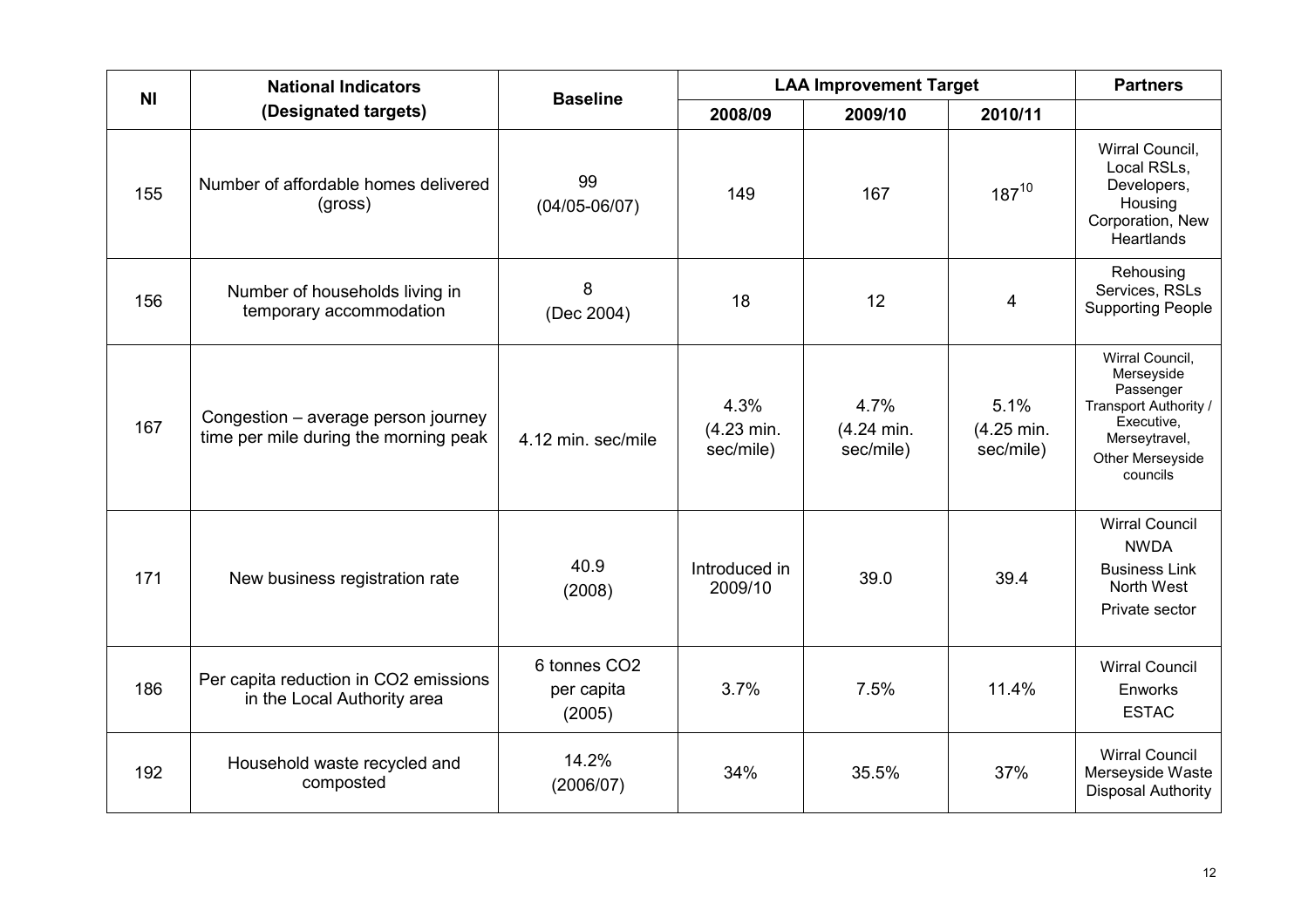| <b>NI</b> | <b>National Indicators</b>                                                 |                    | <b>LAA Improvement Target</b>                      |                                                              |         | <b>Partners</b>                               |  |
|-----------|----------------------------------------------------------------------------|--------------------|----------------------------------------------------|--------------------------------------------------------------|---------|-----------------------------------------------|--|
|           | (Designated targets)                                                       | <b>Baseline</b>    | 2008/09                                            | 2009/10                                                      | 2010/11 |                                               |  |
|           | Improved street and environmental<br>cleanliness - Litter<br>(Primary)     | 11%<br>(2007/08)   | 8%                                                 | 7.5%                                                         | 7%      | Wirral Council                                |  |
| 195       | Improved street and environmental<br>cleanliness - Detritus<br>(Secondary) | 11%<br>(2007/08)   | 10%                                                | 9%                                                           | 8%      | Merseyside Waste<br><b>Disposal Authority</b> |  |
|           | Improved street and environmental<br>cleanliness - Graffiti                | 7%<br>(2007/08)    |                                                    | Conditional to show no deterioration from baseline<br>tigure |         | <b>Wirral Council</b><br>Merseyside Waste     |  |
|           | Improved street and environmental<br>cleanliness - Fly posting             | $1\%$<br>(2007/08) | Conditional to show no deterioration from baseline | <b>Disposal Authority</b>                                    |         |                                               |  |

<sup>1</sup> NI 112 remains in LAA BUT will not be included in any future Performance Reward Grant calculations

 $^2$  Re the previously agreed reward element on NEET, NI 117, the counting methodology adopted at the time of the agreement will be used to measure reward performance only

 $^3$  Please note that this data has a 95% confidence interval of +/- 3%

5 The LAA target will be completely met if the <u>average</u> of Year 2 and Year 3 ratios is at least 10.5% below the <u>final</u> baseline ratio

 $6$  These targets set out to achieve a reduction of 7% per annum in the baseline rate of class A drug related offending

 $<sup>7</sup>$  A 7% a reduction as cumulative total for 09/10 and 10/11</sup>

 $^8$  A 4% a reduction as cumulative total for 09/10 and 10/11

 $^9$  Target rate was based upon 2007 population estimates. The rate figures could fluctuate according to a changing population base. Outturn for 2009/10 based on 2009 mid –year population available October 10

<sup>10</sup> Target remains unchanged but assumes that recording and processing via the Homes and Communities Agency IMS system is by the end of March 2011 and will therefore show on the HCA outputs report which is used by the CLG Housing and Planning Analysis Team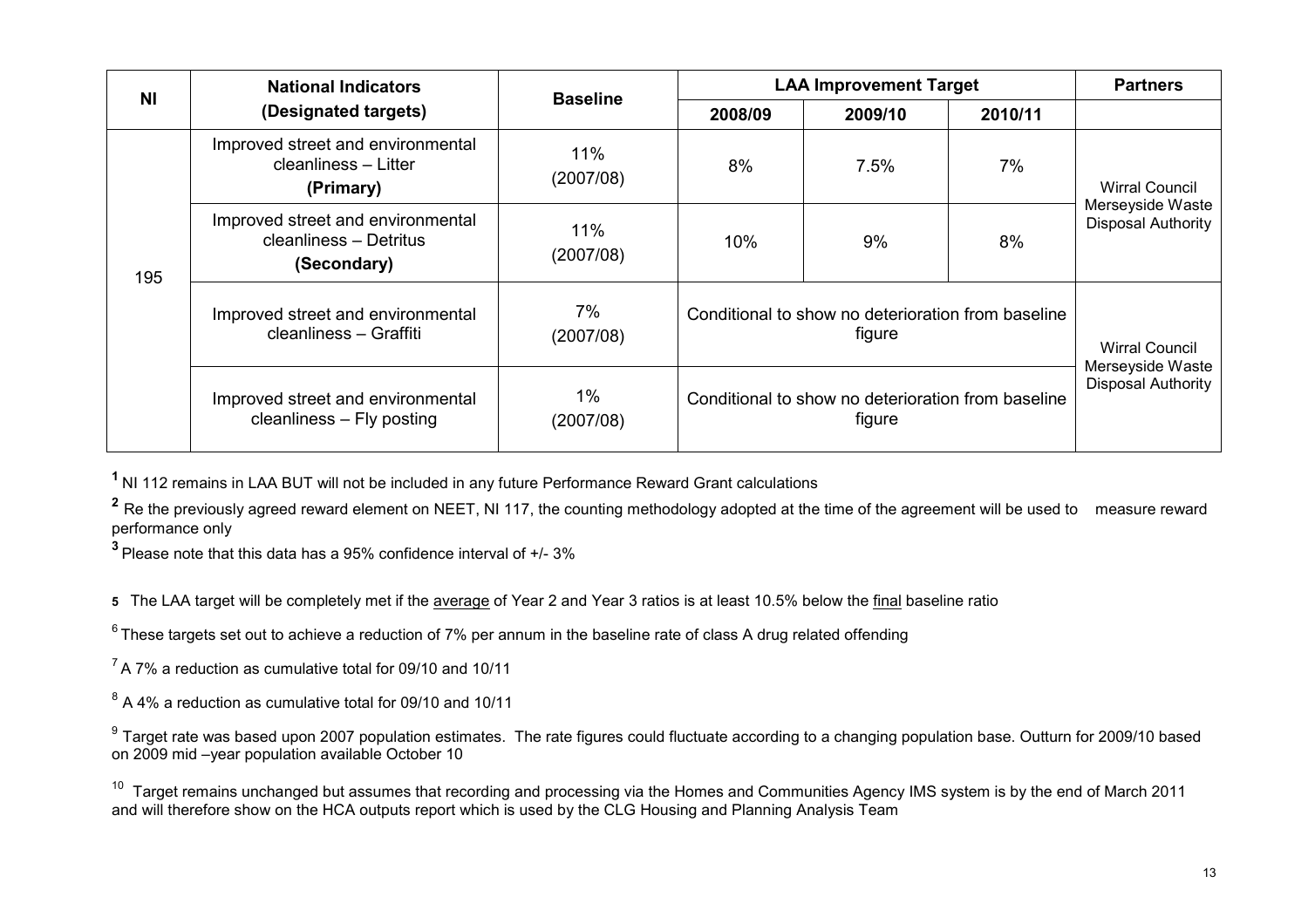#### Set Statutory Indicators for attainment and early years

| <b>NI</b> | <b>New National Indicators</b>                                                                                                                                                                                                       | <b>Baseline</b> | <b>LAA Improvement Target</b>                      |              |         | <b>Partners</b>       |  |
|-----------|--------------------------------------------------------------------------------------------------------------------------------------------------------------------------------------------------------------------------------------|-----------------|----------------------------------------------------|--------------|---------|-----------------------|--|
|           |                                                                                                                                                                                                                                      |                 | 2008/09                                            | 2009/10      | 2010/11 |                       |  |
| 72        | Achievement of at least 78<br>points across the Early<br><b>Years Foundation Stage</b><br>with at least 6 in each of<br>the scales in Personal<br>Social and Emotional<br>Development and<br>Communication, Language<br>and Literacy | 46.1%           | 54.0%                                              | 56.0%        | 57.0%   | <b>Wirral Council</b> |  |
| 73        | Achievement at level 4 or<br>above in both English and<br>Maths at Key Stage 2<br>(Threshold)                                                                                                                                        | 72.0%           | Set on an<br>academic<br>year basis for<br>2009/10 | 77.0%        | 78%     | <b>Wirral Council</b> |  |
| 75        | Achievement of 5 or more<br>A*-C grades at GCSE or<br>equivalent including English<br>and Maths (Threshold)                                                                                                                          | 48.4            | 52.0                                               | 55.2<br>57.0 |         | <b>Wirral Council</b> |  |
| 87        | Secondary school<br>persistent absence rate                                                                                                                                                                                          | 7.1             | Set on an<br>academic<br>year basis for<br>2009/10 | 6.4          | 5.5     | <b>Wirral Council</b> |  |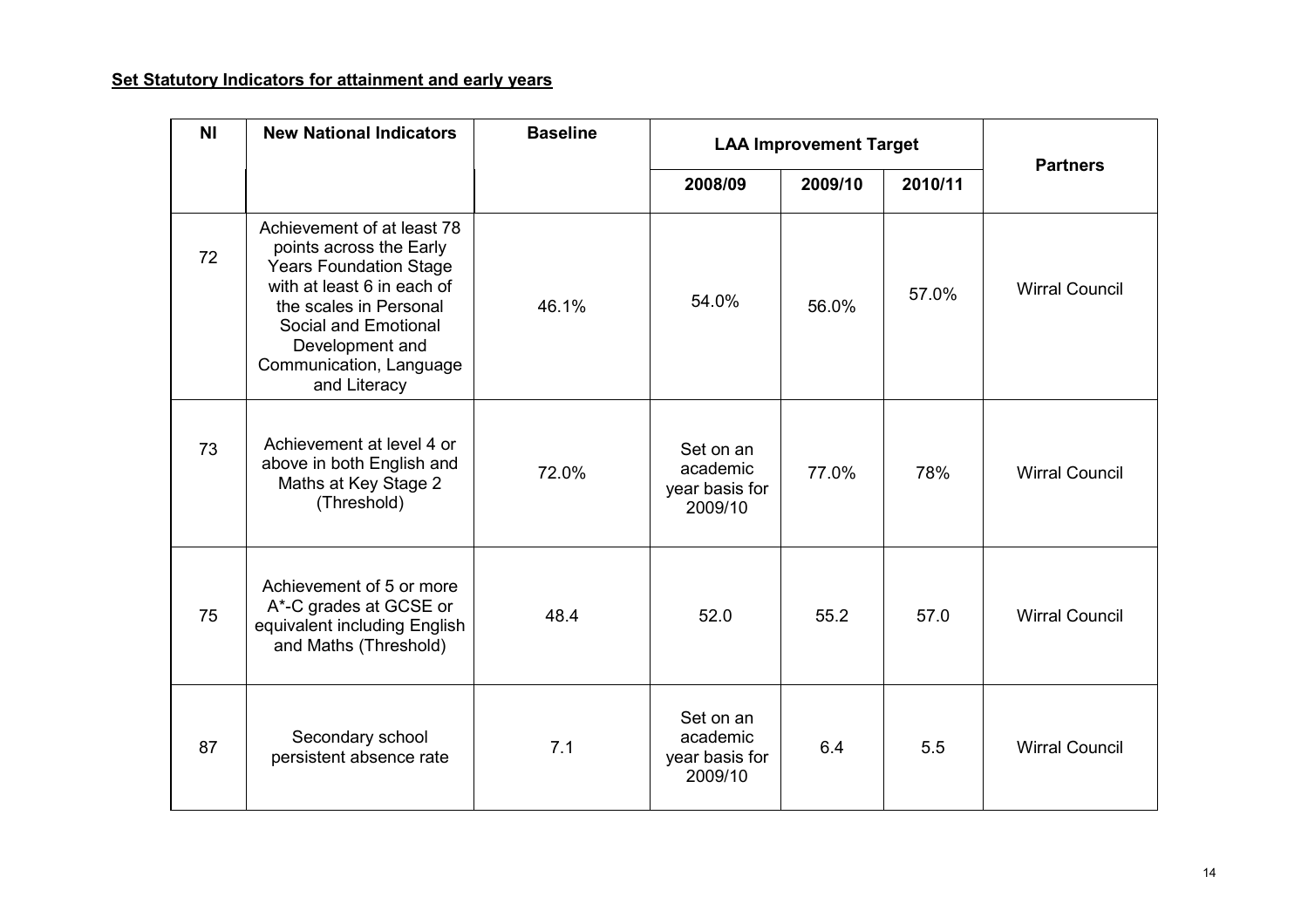| <b>NI</b> | <b>New National Indicators</b>                                                                                       | <b>Baseline</b> | <b>LAA Improvement Target</b>                      |                    |       | <b>Partners</b>       |  |
|-----------|----------------------------------------------------------------------------------------------------------------------|-----------------|----------------------------------------------------|--------------------|-------|-----------------------|--|
|           |                                                                                                                      |                 | 2008/09                                            | 2010/11<br>2009/10 |       |                       |  |
| 92        | Narrowing the gap between<br>the lowest achieving 20% in<br>the Early Years Foundation<br>Stage Profile and the rest | 34.3            | 31.5                                               | 30.2               | 28.9  | <b>Wirral Council</b> |  |
| 93        | Progression by 2 levels in<br>English between Key Stage<br>1 and Key Stage 2                                         | 78.9            | Set on an<br>academic<br>year basis for<br>2009/10 | 86.0<br>87.0       |       | <b>Wirral Council</b> |  |
| 94        | Progression by 2 levels in<br>Maths between Key Stage<br>1 and Key Stage 2                                           | 72.3            | Set on an<br>academic<br>year basis for<br>2009/10 | 79.0               | 82.0  | <b>Wirral Council</b> |  |
| 99        | Children in care reaching<br>level 4 in English at Key<br>Stage 2                                                    | 41.3%           | Set on an<br>academic<br>year basis for<br>2009/10 | 44.0%              | 53.1% | <b>Wirral Council</b> |  |
| 100       | Children in care reaching<br>level 4 in Maths at Key<br>Stage 2                                                      | 51.7%           | Set on an<br>academic<br>year basis for<br>2009/10 | 44.0%              | 56.3% | <b>Wirral Council</b> |  |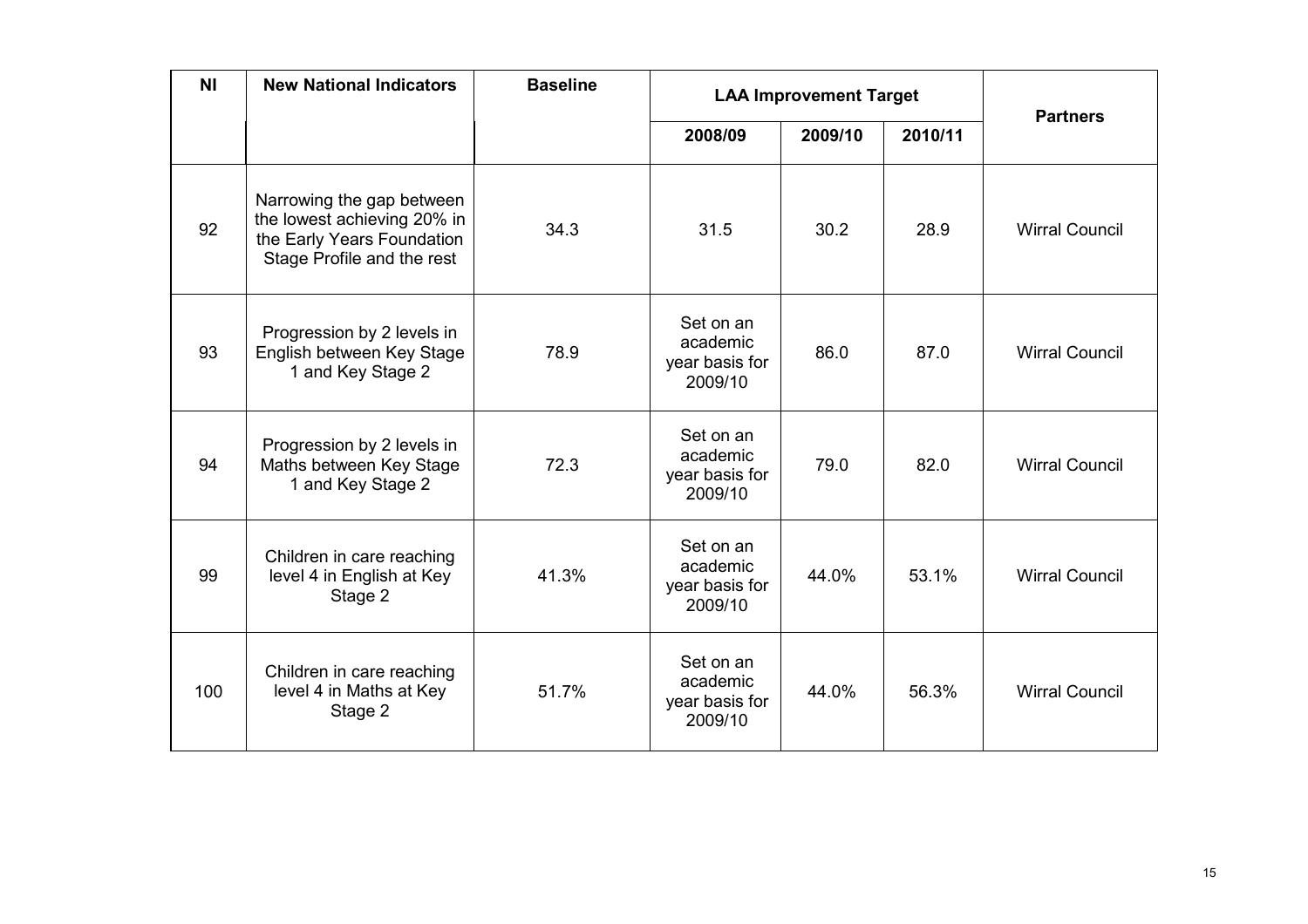| <b>NI</b> | <b>New National Indicators</b>                                                                                   | <b>Baseline</b> | <b>LAA Improvement Target</b>                      |         |         | <b>Partners</b>       |  |
|-----------|------------------------------------------------------------------------------------------------------------------|-----------------|----------------------------------------------------|---------|---------|-----------------------|--|
|           |                                                                                                                  |                 | 2008/09                                            | 2009/10 | 2010/11 |                       |  |
| 101       | Children in care achieving 5<br>A*-C GCSEs (or<br>equivalent) at Key Stage 4<br>(including English and<br>Maths) | 7.9%            | Set on an<br>academic<br>year basis for<br>2009/10 | 7.4%    | 6.3%    | <b>Wirral Council</b> |  |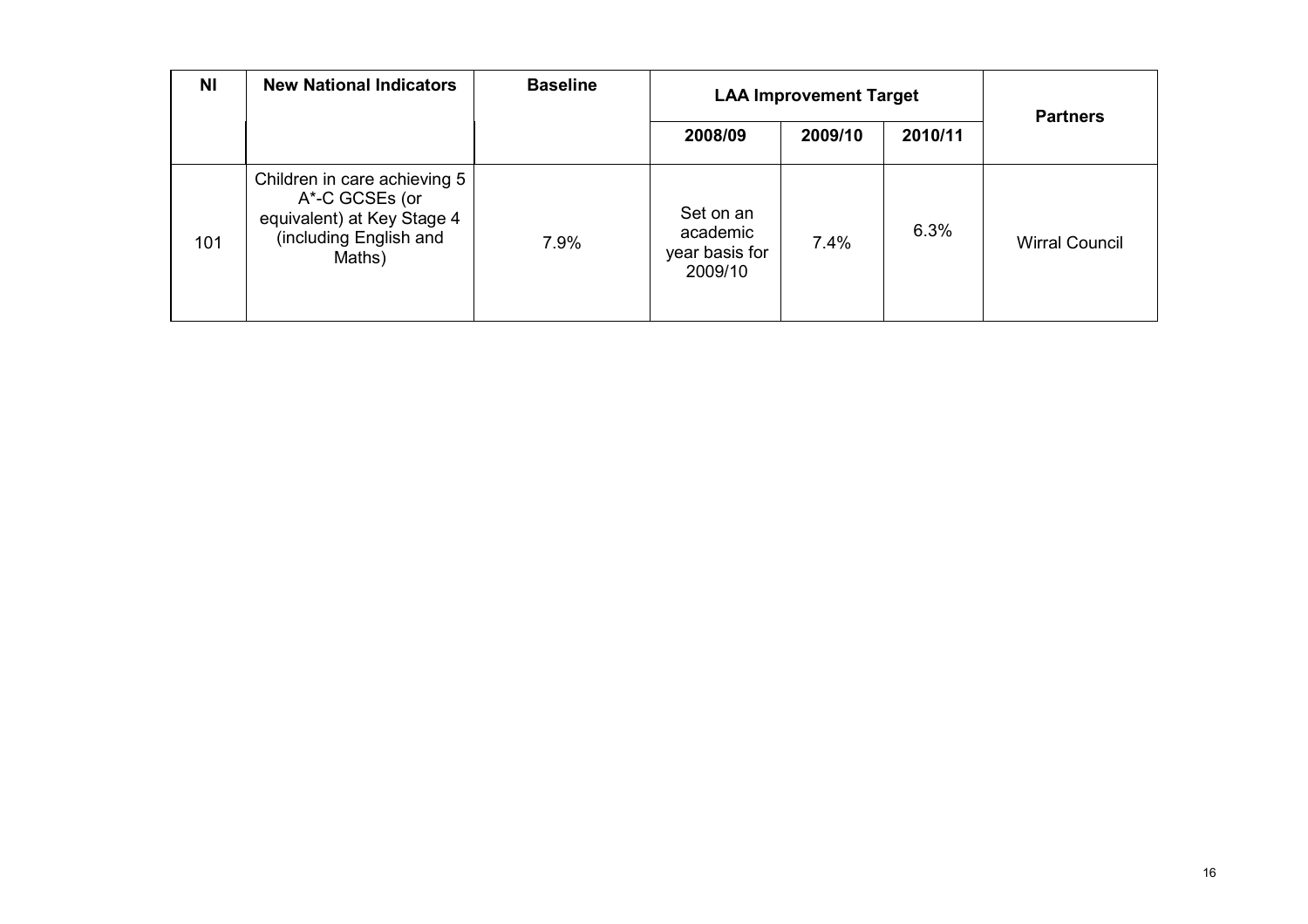#### Local Indicators

| <b>Local indicators</b>                                                                                                                                     | <b>Baseline</b>    |                         | <b>Improvement Target:</b> | <b>Partners</b> |                                                                                                                                        |
|-------------------------------------------------------------------------------------------------------------------------------------------------------------|--------------------|-------------------------|----------------------------|-----------------|----------------------------------------------------------------------------------------------------------------------------------------|
|                                                                                                                                                             |                    | 2008/09                 | 2009/10                    | 2010/11         |                                                                                                                                        |
| Reducing the number of incidents<br>of ASB                                                                                                                  | 18414<br>(2007/08) | 17917                   | 17558                      | 17207           | Wirral Council Merseyside<br>Police<br>Youth Offending Service                                                                         |
| Safely reducing the number of<br>looked after children                                                                                                      | 606<br>(Feb 2006)  | 590                     | 590                        | 565             | <b>Wirral Council</b><br><b>NHS Wirral</b><br>Wirral Hospital Trust<br><b>Cheshire &amp; Wirral Partnership</b><br>Trust               |
| Young peoples participation in<br>activities                                                                                                                | 21%<br>(2008/09)   | Baselined in<br>2008/09 | 21%                        | 22%             | <b>Wirral Council</b>                                                                                                                  |
| Clients aged 16-35 with two or<br>more episodes of self harm in the<br>last 12 months who subsequently<br>become engaged in meaningful<br>social activities | 0<br>(2008)        | $\overline{2}$          | 2                          | $\overline{2}$  | <b>Wirral Council</b><br><b>Wirral Hospital Trust</b><br><b>Cheshire &amp; Wirral Partnership</b><br><b>Trust</b><br><b>NHS Wirral</b> |
| People supported to live<br>independently through social<br>services (all adults)                                                                           | 2142<br>(2007/08)  | 2,185.8                 | 2,230.05                   | 2,274.3         | <b>Wirral Council</b><br><b>Wirral Hospital Trust</b><br><b>NHS Wirral</b>                                                             |
| To reduce the number of people<br>with dementia admitted to<br>residential and nursing care 5%<br>reduction on 2007/08 admittances                          | 180<br>(2007/08)   | 171                     | 162                        | 154             | <b>Wirral Council</b><br><b>NHS Wirral</b><br>Wirral Hospital Trust<br>Cheshire & Wirral Partnership Trust                             |